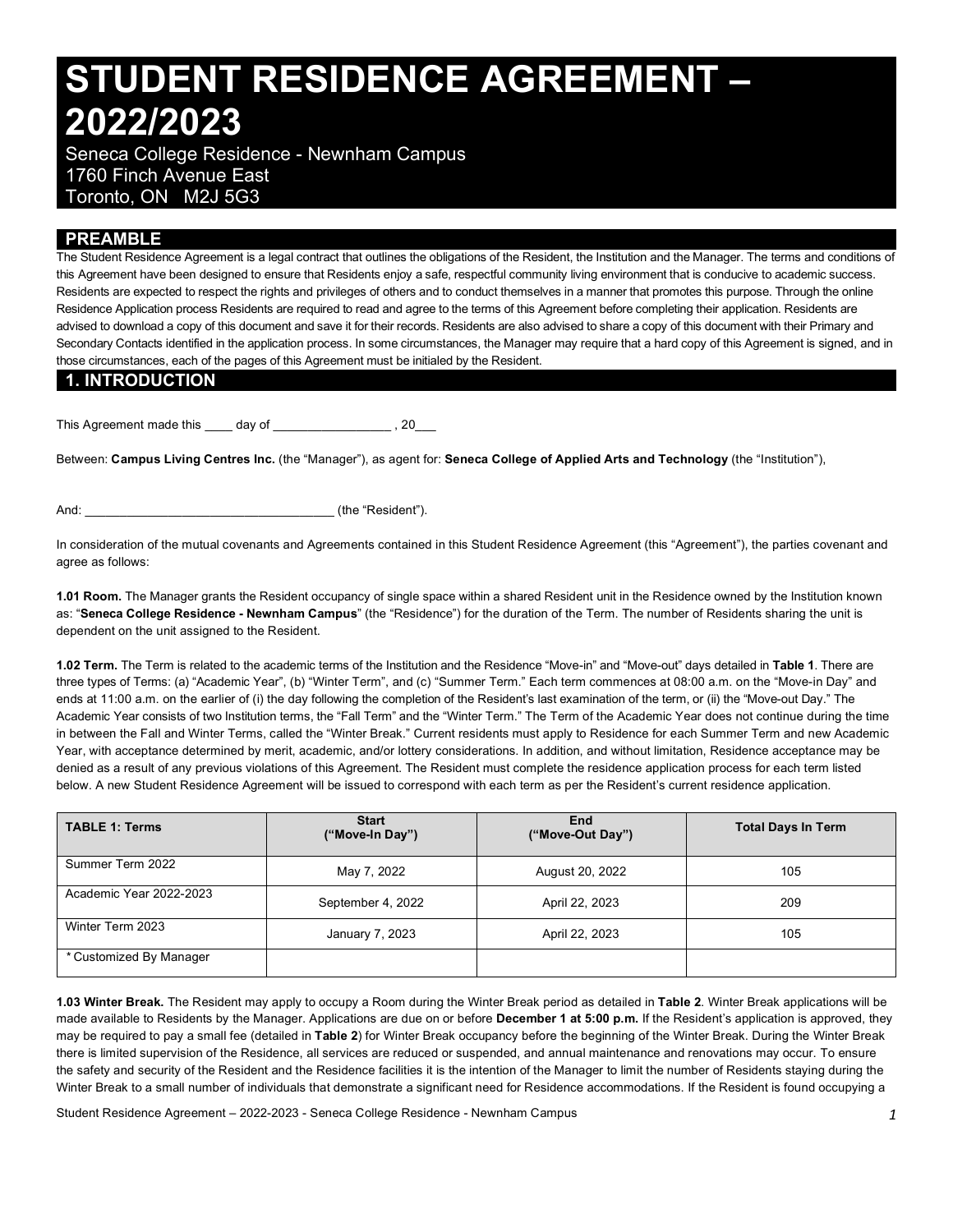Room during the Winter Break without having given written notice to the Manager, the Resident shall be subject to \$35.00 for each day during the Winter Break period.

| TABLE 2: Winter Break   | <b>Start</b>      | End             | <b>Winter Break Fee</b> |  |
|-------------------------|-------------------|-----------------|-------------------------|--|
| Academic Year 2022-2023 | December 17, 2022 | January 7, 2023 | N/A                     |  |

 **1.04 Extended Terms**. The Term of this Agreement may be extended by the Manager if the Resident applies in writing for an "Extension" in accordance with the Managers published policies about Term Extensions. Extensions are subject to availability. Priority will be given to Residents travelling from great distances, who demonstrate a special need, or who are enrolled in orientation or academic programs that begin early or continue beyond the Residence Term. Extensions may also be granted for any 'Early Move-In', 'Late Move-Out' or 'Summer Residence' programs offered by the Manager. Residents granted Extensions are subject to the fees detailed in **Table 3**. Any Resident found occupying a Room outside of the Term without approval from the Manager are subject to additional fees over and above those detailed in **Table 3**.

| <b>TABLE 3: Extended Terms</b> | <b>Start</b><br>("Move-In Day") | End<br>("Move-Out Day") | Fees            |
|--------------------------------|---------------------------------|-------------------------|-----------------|
| Summer Term 2022               | April 23, 2022                  | May 7, 2022             | \$35.00 Per Day |
| Academic Year 2022-2023        | August 20, 2022                 | September 4, 2022       | \$35.00 Per Day |
| Winter Term 2023               | N/A                             | N/A                     | N/A             |
| * Customized By Manager        |                                 |                         |                 |

 **1.05 Acknowledgement of Services and Responsibility of the Manager.** The Resident acknowledges that neither the Manager nor the Institution stands in loco parentis with respect to the Resident. The Residence provides living accommodations for independent students who are to be responsible and accountable for their personal needs and their interactions with their fellow residents as opposed to residential care. The Manager is responsible for the maintenance and operation of the residence. The Manager, in consultation with the Institution, may from time to time, in its sole and unfettered discretion, establish and/or amend policies, protocols and guidelines to uphold and ensure compliance with the standards set forth by the Manager, all of which will constitute part of the Residence Community Living Standards or Institution Code of Conduct, as appropriate. The Resident hereby acknowledges and agrees that they are solely responsible for their compliance with / review of such policies, protocols and guidelines (as may be created, amended, revised or restated by the Manager) found at [www.senecaresidence.ca.](www.senecaresidence.ca)

 time student in good standing at the Institution; (ii) this Agreement is executed by all parties; (iii) all Residence Fees then due and payable are paid in full as stated in **section 2.03**; (iv) the Manager has designated a Room for the Resident and (v) the Resident meets any additional conditions to occupancy established by the Institution, including any vaccination conditions. **1.06 Conditions of Occupancy.** The Resident may not occupy a Room, unless (i) the Resident is currently enrolled and maintaining status as a full-

 **1.07 Force Majeure.** Notwithstanding anything in this Agreement, if either the Manager or the Institution is bona fide delayed or hindered in or prevented from the performance of any term, covenant or act required under this Agreement (including, without limitation, delivery of occupancy of the Room) by reason of strikes, labour troubles; inability to procure materials or services; power failure; restrictive governmental laws or regulations; riots; insurrection; sabotage; rebellion; disease; epidemic; public health or safety concerns; war; act of God or other reasons whether of a like nature or not, which is not the fault of the Manager or the Institution which is delayed or hindered in or prevented from performing work or doing acts required under the terms of this Agreement, then the performance of that term, covenant or act is excused for the period of the delay and the party delayed will be entitled to perform that term, covenant or act within the appropriate time period of the expiration of the period of the delay. The Resident hereby confirms their understanding that the Manager, in consultation with the Institution, may, in its sole and unfettered discretion, make such amendments to or policies, protocols and guidelines to alter the then in force Residence Community Living Standards or Institution Code of Conduct to address the cause(s) or effect(s) of such delay or delays.

 **1.08 No Assignment.** This Agreement and the rights and privileges granted to the Resident under it are not assignable by the Resident and the Resident may not sublet the Room. The Resident may not permit the use of the Room by any other person, other than a person designated by the Manager. The Room or Residence services/facilities including the mailbox, telephone, internet or data connection may not be used for any business use.

 **1.09 Scope.** The terms of this Agreement apply to all Residents, for the entire duration of their stay, regardless if the dates of residency are outside of  those listed in **tables 1 or 2**.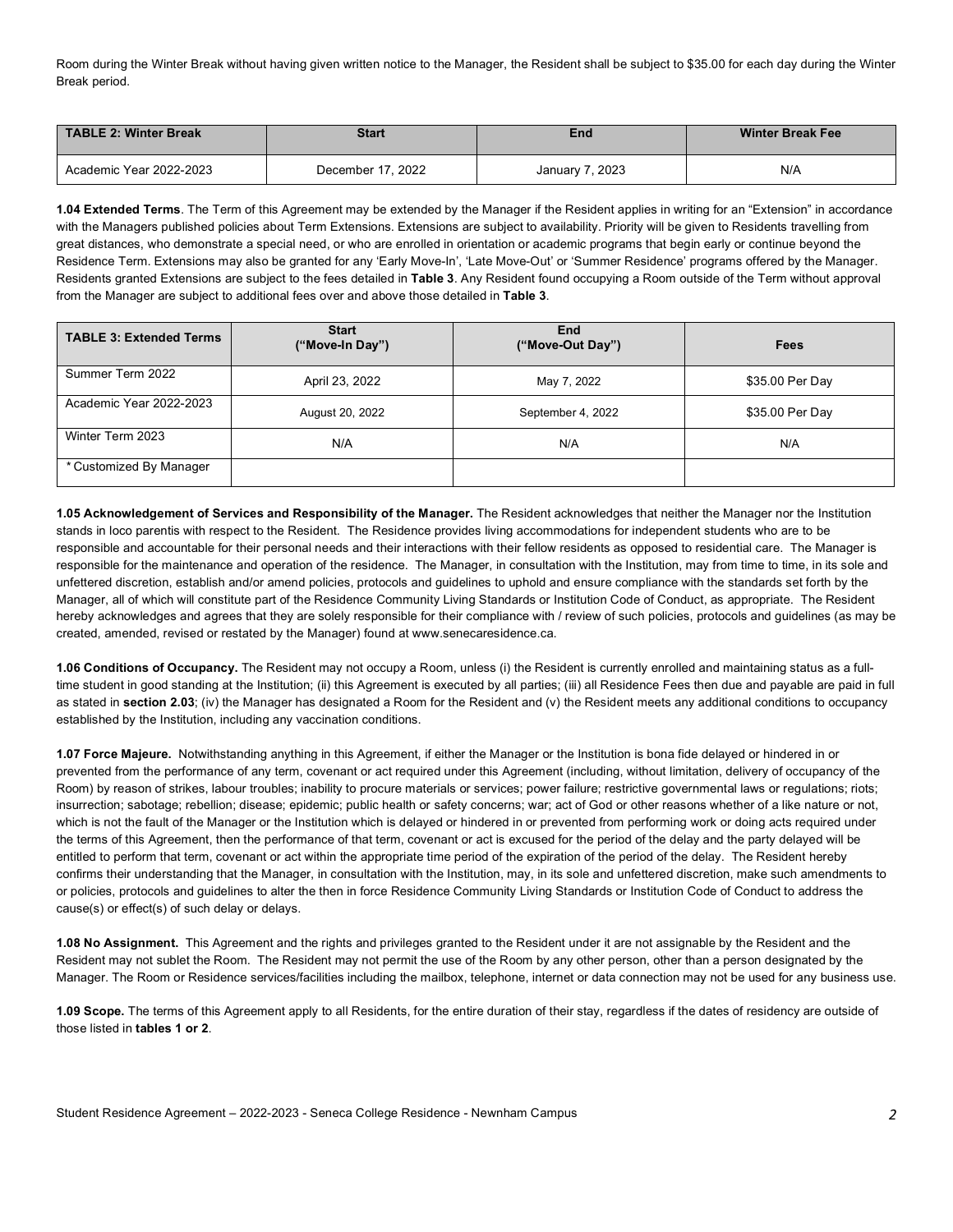## **2. RESIDENCE FEES**

 the Manager. All amounts payable under this Agreement may be paid by certified cheque, bank draft, money order, debit, or online as designated by the Manager. Personal cheques will not be accepted. Academic results may be withheld and/or other academic sanctions are possible for failure to maintain an up to date financial account with the Residence. **2.01 Payment of Fees.** All amounts payable by the Resident under this Agreement are payable to **"CLC Seneca"** and payment must be delivered to

 **2.02 Application Fee.** Prior to the Resident being accepted to The Residence, a non-refundable Application Fee of \$100 must be made. This Application Fee applies to each application and is not refundable in the event of cancellation or withdrawal of the Resident's application. The amount of the Application Fee is detailed in **Table 4**.

 **2.03 Residence Fees.** The Resident must pay the "Residence Fees" in accordance with the Rates and Payment Schedules detailed in **Table 4** for the right to occupy a Room during the Term. **Tables 2, 3** and **4** also detail additional Fees that the Resident is subject to, including the cost of Extended Terms. If a hard copy of this Agreement is required by the Manager, the Resident is required to select one of the payment schedule options, by initialing their desired option.

|     | <b>TABLE 4: Fees &amp; Payments</b>                                                                                                                                                                                                                                                                                                 |  |  |  |  |
|-----|-------------------------------------------------------------------------------------------------------------------------------------------------------------------------------------------------------------------------------------------------------------------------------------------------------------------------------------|--|--|--|--|
|     | Summer 2022, Academic Year 2022-2023 & Winter Term 2023 applications require a mandatory non-refundable \$100.00 application fee.<br>1.<br>Academic Year 2022-2023 Payment Schedule Option (b) includes a non-refundable \$125.00 administration fee and Option (c) includes a<br>2.<br>non-refundable \$125.00 administration fee. |  |  |  |  |
|     | Summer Term 2022 Payment-Schedule                                                                                                                                                                                                                                                                                                   |  |  |  |  |
| (a) | \$3,675.00 payable on or before April 15, 2022, at 5:00 p.m. or                                                                                                                                                                                                                                                                     |  |  |  |  |
| (b) | \$3,675.00 payable as to \$1,837.50 on or before April 15, 2022 at 5:00 p.m. and as to \$1,837.50 on or before May 15, 2022 at 5:00 p.m.                                                                                                                                                                                            |  |  |  |  |
|     |                                                                                                                                                                                                                                                                                                                                     |  |  |  |  |
|     | Academic Year 2022-2023-Payment Schedule                                                                                                                                                                                                                                                                                            |  |  |  |  |
| (a) | \$8,650.00 payable on or before June 17, 2022, at 5:00 p.m. or                                                                                                                                                                                                                                                                      |  |  |  |  |
| (b) | \$8,775.00 payable as to \$4,775.00 on or before June 17, 2022 at 5:00 p.m. and as to \$4,000.00 on or before October 3, 2022 at 5:00 p.m. or                                                                                                                                                                                       |  |  |  |  |
| (c) | \$8,775.00 payable as to \$3,000.00 on or before June 17, 2022 at 5:00 p.m. and as to \$4,000.00 on or before October 3, 2022 at 5:00 p.m.<br>and as to \$1,775.00 on or before January 16, 2023 at 5:00 p.m                                                                                                                        |  |  |  |  |
|     | Winter Term 2023-Payment Schedule                                                                                                                                                                                                                                                                                                   |  |  |  |  |
| (a) | \$4,325.00 due November 18, 2022 at 5:00 p.m. or if accepted after November 18, 2022 payment is due immediately.                                                                                                                                                                                                                    |  |  |  |  |
|     | Customized By Manager 2022-2023-Payment Schedule                                                                                                                                                                                                                                                                                    |  |  |  |  |
| (a) | \$ ______________, payable on or before ___________________, 20 ___ at 5:00 p.m. or                                                                                                                                                                                                                                                 |  |  |  |  |
| (b) | \$ ______________, payable as to \$________________ on or before _________________, 20___ at 5:00 p.m. and as to \$______________ on or before                                                                                                                                                                                      |  |  |  |  |
| (c) | \$ _______________, payable as to \$_________________ on or before ____________________, 20____ at 5:00 p.m. and as to \$______________ on or before                                                                                                                                                                                |  |  |  |  |

 **2.04 Non-Student Rates.** The Residence Fees payable under this Agreement are a special student rate for full-time students of the Institution. If the Resident ceases to be a full-time student of the Institution, and wishes to continue to occupy a Room: (i) the Resident must deliver a written request to the Manager no later than two (2) business days after ceasing to be a full-time student of the Institution, which the Manager may accept or reject in its sole and unfettered discretion, and (ii) if the request is accepted by the Manager, the Resident must pay within two (2) business days of receiving notice of that acceptance (a) any unpaid Residence Fees (whether or not otherwise due) and (b) a supplementary fee equal to the difference between (1) the product of the number of days remaining in the Term as of two (2) business days after the date on which the Resident ceases to be a full-time student of the Institution and the daily conference rate then charged by the Manager for rooms in the Residence, minus (2) the Residence Fees.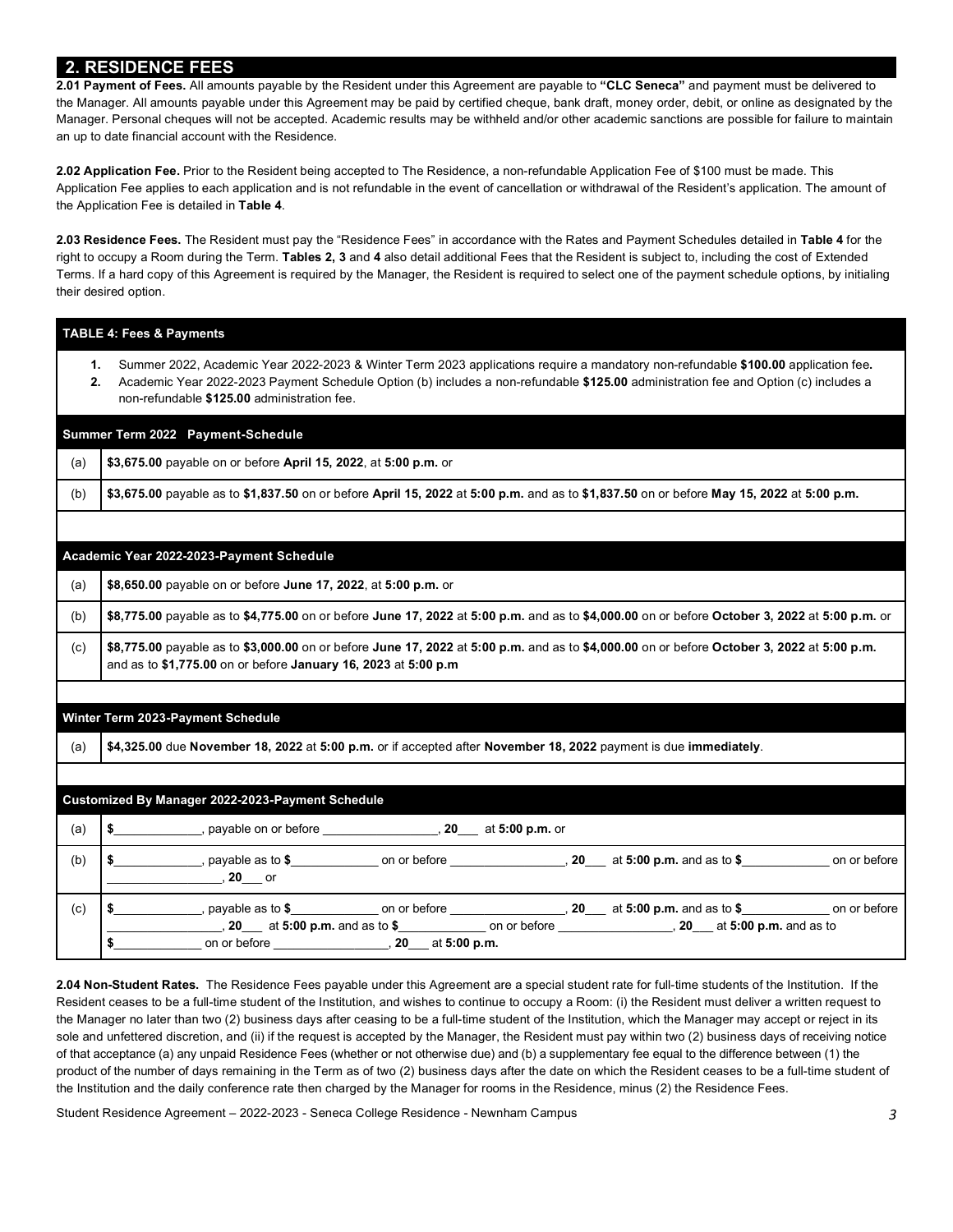**2.05 Interest.** Any amount payable by the Resident under this Agreement which is not paid may be sent to a third-party collection agency. In lieu of interest charges, the Manager may chose to implement a late payment fee.

 **2.06 No Waiver of Fees.** Nothing in this Agreement, nor any entry or repossession of the Room by the Manager releases the Resident from any liability for the payment in full of all amounts payable under this Agreement for the Term.

#### **3. RESIDENCE PROCEDURES**

 **3.01 Move-In Procedure.** The Resident must follow all move-in times, dates and procedures outlined by the Manager. The Resident will be notified of the date and time that the Resident may move into the Room. If the Resident wishes to move-in prior to the scheduled move-in day, the Resident may do so at the Manager's then posted nightly rate and subject to availability (detailed in **Table 1 & 3**). Care is to be exercised in moving-in heavy objects to avoid damage to floor coverings, walls, doors and frames and any other part of the Residence. The Resident shall be responsible to pay forthwith to the Manager the cost of any damage to the Room or the Residence arising from the move-in.

 **3.02 Move-Out Procedure.** Prior to either (i) the expiry of the Term, or (ii) the date on which the Resident is to vacate the Residence (detailed in **Table 1**  & **3**), the Manager, or designate, can be requested in advance by the Resident to complete a visual inspection of the Suite to view the state of cleanliness and repair. If no request to inspect the suite is made by the Resident, the inspection will take place once the Resident has vacated the suite. In the event the Resident chooses to have the inspection completed prior to vacating the suite, the Manager, or designate, will inspect the suite and inform the Resident of potential damage and/or cleaning charges and outline what steps the student may take to mitigate charges. On vacating, all garbage and belongings of the Resident must be removed, and the suite must be cleaned to the point of restoring the suite to its original condition. Once the Resident has vacated, the Manager, or designate, will complete a documented visual inspection of the Suite. In the event deficiencies are found, you may receive an invoice for the cost of cleaning the suite and restoring it to its original state. There is a minimum cleaning charge of **\$25.00** and damage charges will be billed accordingly at the cost of restoring the suite to its original condition. Any items left behind by the Resident will be immediately discarded; the Residence shall not be liable to the Resident for any loss of property as a result. As with the "move-in procedures", care must be exercised to avoid damage to doors, frames, walls, floor coverings and any other part of the Residence. The Resident is financially responsible to pay forthwith for any damage caused on moving out of the Residence.

 **3.03 Roommates.** The Resident may be notified prior to move-in the name and contact information of their roommate (and vice-versa). This disclosure is to enable the roommates to get acquainted and to arrange bringing common supplies to the Residence. Roommate changes may be requested for cause at any time. The Manager's first priority is to try to mediate any dispute between roommates. If a roommate change is required roommates may be moved to different Rooms (subject to availability within the Residence and to the Manager discretion), unless another Agreement can be reached amongst all parties involved.

 **3.04 Room Reassignment.** The Manager may in its sole and unfettered discretion, relocate the Resident to another Room upon 48 hours advance written notice. The Resident agrees to comply with the terms of any relocation notice and to remove and relocate the Resident's property to the Room designated in the relocation notice. Residents are required to comply with any de-densifying efforts required on campus due to Covid-19 or other public health or safety emergency, including, but not limited to, the relocation of all or some residential students to alternative housing. Relocation does not constitute a termination of a residential student's housing contract. In the event that the Manager must relocate students as part of a de-densifying strategy due to public health, safety or other concerns for an extended period of time and alternative housing is not available, the Manager may, in its sole and unfettered discretion, pay impacted students fair and reasonable reimbursement (as determined by the Manager) as appropriate and based on information available at that time and in full and final satisfaction of the Manager's and the Institution's obligations hereunder.

 **3.05 Deliveries and Solicitation.** The Manager may control access to the Residence for deliveries. The Manager may allow reasonable access to political candidates or their representatives for the purpose of canvassing for support and delivering pamphlets.

 *3.***06 Lost Keys, Lock Outs.** The Resident will be responsible for the cost of replacing lost keys (e.g., room key, mailbox key, etc.) at a cost determined by the Manager, to a maximum of \$20.00 per key. If the Resident is locked out of the Resident's Room, the Resident will pay a fee to a maximum of \$5.00 and will be provided with a temporary key to be returned immediately after use. Failure to return a temporary card in the time allotted will result in a replacement fee to a maximum of \$20.00.

## **4. RESIDENCE FACILITIES, MAINTENANCE AND SERVICES**

 **4.01 Responsibility for Damages.** Within 24 hours of taking possession of the Resident's assigned Room, the Resident must complete a "Room Inspection Report", listing all damage to and deficiencies in the Room and its furnishings, fixtures and equipment. At all times during the Term, the Resident must maintain the Room and its furnishings, fixtures and equipment to the same standard and condition as exists at the time possession of the Room is given to the Resident (or if the Manager repairs any damage or deficiency noted in the Room Inspection Report, to the same standard and condition as exists after repairing that damage or deficiency), subject to typical wear and tear. The Resident and any other person sharing a Room with the Resident are jointly and individually liable for any damage to or deficiency in the Room and its furnishings, fixtures and equipment, other than damage and deficiencies noted in the Room Inspection Report which are not repaired by the Manager. The Resident must give the Manager prompt written notice of any accidents, damage or malfunctions of any kind to the Room or its furnishing, fixtures and equipment. The Resident shall keep a copy of each such notice.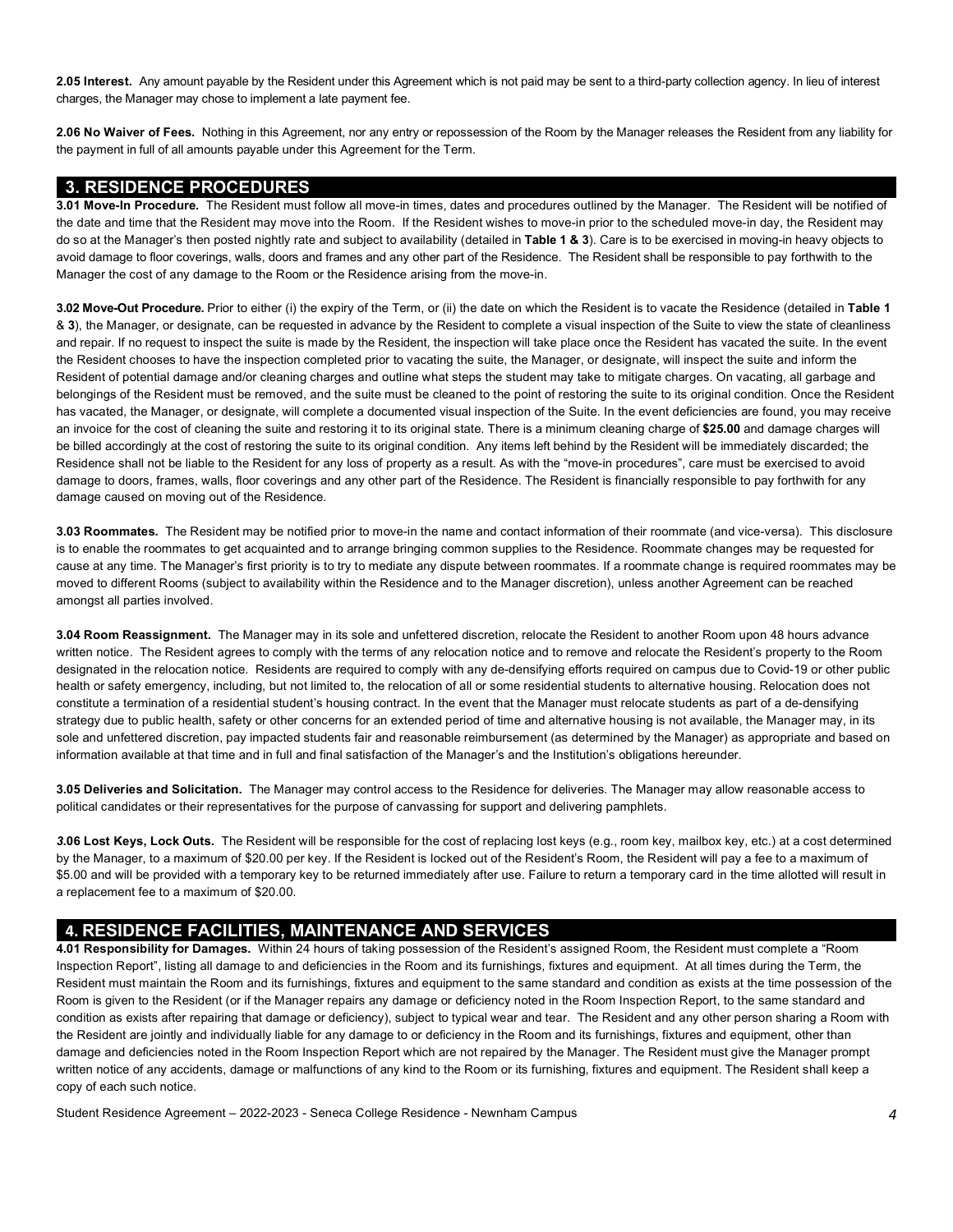**4.02 Liability of Resident.** The Resident is liable for any damage to the building structure, fittings, fixtures, finishes, furniture and equipment comprising the Resident's Room, except only if such damage is caused by the proven negligence of the Institution or the Manager. The Resident is liable for any damage to the building structure, fittings, finishes, furniture and equipment beyond the confines of the Resident's Room should the damage arise from the negligence or willful act of the Resident. The Manager and the Institution do not assume any responsibility for personal property that is lost, stolen or damaged from any cause. The Resident is strongly encouraged to obtain insurance to cover the above liabilities. Residence does not purchase such protection for personal property. The Resident must also take positive steps to ensure their safety by locking Suite doors, and ensuring that only authorized persons enter their Room, suite and/or the building.

 **4.03 Damages to Common Areas.** Residents are responsible for taking all actions associated with good citizenship, including reporting information about damages and vandalism, and those allegedly responsible for causing the damage. The Resident may be held financially responsible for damage to any part of the Residence (interior/exterior common areas) if the resident, or guest of the Resident is found to be directly or indirectly involved in said damage. Common areas include and are not limited to; the corridors, lounges, laundry rooms, stairwells, the exterior of Room doors, parking lots and any other public areas of the Residence. All charges for damages to common areas in residence that cannot be traced to those directly responsible will be split equally among the occupants of the building, wing, floor, or section of the residence deemed fair and appropriate by the Manager.

 **4.04 Room Entry.** The Manager subscribes to the principle that Residents are entitled to enjoy a reasonable right to privacy in residence Rooms. However, the Resident acknowledges that the Manager is entitled, without notice and without the Resident being present, to have authorized staff, the Institution's security services, emergency services, or the police enter the Room at reasonable times under the following conditions: (a) to provide repair and maintenance services as detailed in **section 4.05** of this Agreement; (b) to ensure the safety and security of the Resident and/or when there is reasonable cause to believe an emergency situation has arisen; (c) during the Winter Break to provide routine maintenance; (d) when there is reasonable cause to believe that terms of this Agreement and/or the Residence Community Living Standards detailed in **section 7.01** and/or the law is being violated. Authorized staff are supplied with a uniform and identification that is visible at all times.

 **4.05 Maintenance by the Manager.** Throughout the Term the Manager will inspect, maintain, repair and replace elements of the Residence in order to keep the Residence in a good condition and state of repair, complying with health, safety and fire standards required by law. This includes, but is not limited to, inspecting and testing fire safety equipment, major appliances, electrical, bathroom fixtures and plumbing.

 **4.06 Limitation on Liability of Manager.** Unless arising as a result of their gross negligence, the Manager and the Institution shall not be liable to the Resident for any loss or damage, however caused to the Resident, the property of the Resident or to the property of the Resident's guest(s) while in the Residence or on the lands on which the Residence is situated. Without limiting the generality of the foregoing, such property includes and is not limited to, personal property of the Resident (including their vehicle(s) and their contents) and damage includes and is not limited to; damage caused by the failure of the plumbing or heating system or any other building system, defects in the structure of the Building, water or snow penetration, exterior weather conditions, damage arising from any cause beyond the control of the Manager or Institution, and any damage or injury arising from the activities of employees, contractors or agents of the Manager and the Institution. The Resident agrees that by executing the Agreement and residing in the Residence, they are acknowledging that they understand and freely assume the risks associated with communal living, including but not limited to risks of potential exposure to physical, mental or emotional harm or injury, communicable diseases and other contagious viruses. Accordingly, the Resident on their own behalf and on behalf of their successors, beneficiaries and next of kin hereby waives their right to demand or make any claim against (and indemnifies, releases and covenants and agrees to hold harmless each of) the Manager, the Institution, their agents, contractors, officers, directors, governors, management, successors, assigns, students and employees from or in relation to any and all damages, physical or other harm, death, liability, claims, expenses or loss due to any cause whatsoever, including negligence, breach of contract, or breach of any statutory or other duty of care (collectively, "Claims") arising under or related to this Student Residence Agreement and the provision of services or accommodation, including but not limited to exposure to communicable diseases and contagious viruses. The Resident further agrees to take all reasonable precautions and follow recommendations by public health authorities to mitigate the spread of communicable diseases while living in the Residence community. Failure to follow the Student Residence Agreement and measures related to said communicable diseases (including but not limited to Covid-19), or failure to follow directions from staff regarding communicable disease related rules or measures may result in standards action up to and including eviction from residence.

 **4.07 Heating of Room.** Throughout the Term the Manager will provide a heating system sufficient to provide a comfortable temperature in the Room and will operate, maintain and repair that heating system. During any period in which the heating system is not functioning to the standards set out above, the Manager will use commercially reasonable efforts, after receiving notice of the deficiency, to have the system repaired and functioning as soon as may be possible in the circumstances. In no event however, is the Manager liable to the Resident for any consequential illness or discomfort and the Manager shall not be deemed to be in default of its obligations under this Agreement, so long as it is using commercially reasonable efforts to have the system repaired.

 Student Residence Agreement – 2022-2023 - Seneca College Residence - Newnham Campus *5*  **4.08 Prohibited Items.** Only refrigeration appliances supplied with the Room are to be used. No other refrigeration items are to be brought into the Room. In order for appliances to be used in the Residence, they must bear a visible serial number and a CSA or UL identification tag. Irons, toaster ovens, coffee makers, electric kettles protected by automatic "shut off" may be used. Appliances found in rooms that do not bear a CSA or UL identification tag will be removed by the Manager at the Resident's expense, without liability to the Manager for spoilage or damage to the appliance removed. The following are prohibited: open coil hot plates, deep fryers, indoor barbecues, fondues and the like; pets; candles, incense, lava lamps, halogen lamps, large musical instruments or noise producing devices such as subwoofers and PA systems, illegal substances, alcohol and illegal drug paraphernalia, single serving glass alcohol containers (i.e. beer bottles, coolers, etc.), novelty glass liquor bottles, and large common source containers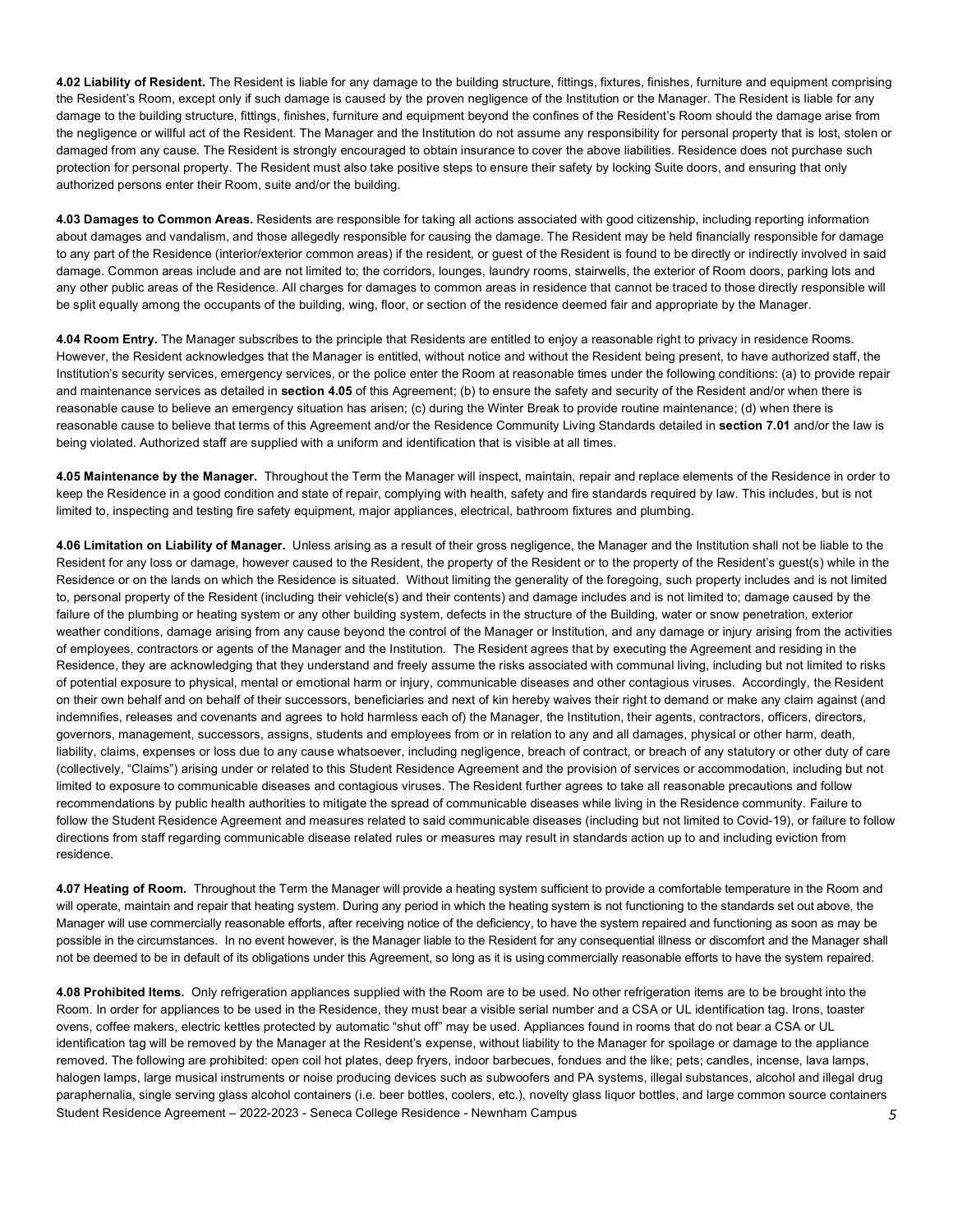(i.e. kegs, 60oz containers); weapons, replica weapons, or any device that is designed for (or could be used for) the purpose to intimidate, threaten, harm, or kill.

 **4.09 Television & Internet Services.** Neither the Institution or the Manager guarantees the provision of telephone service or television services. If the Resident wants additional television, telephone or internet service above and beyond any that may be provided as "standard" in the Residence, the Resident must submit full details to and request and obtain the prior written approval of the Manager and Institution. With respect to Internet Services, the Institution may at its discretion only allow either the standard provided service or the approved alternate service and not both at the same time (Residents will need to complete the Institution's standard forms issued by their IT department). Cutting of wiring, boring of holes, the use of wireless routers, routers, or switches are not permitted. Any unauthorized services or equipment may be removed by the Manager, at the Resident's expense, without notice or liability. All Residents are subject to the Institution's and/or Service Provider's current Internet, television and telephone enrolment and usage policies.

 **4.10 No Moving of Supplied Furnishings.** All furnishings and equipment supplied with the Room shall remain in the Room for the duration of the Term. All furnishings, if rearranged, must be returned to their original position found at the commencement of the Term. No common area furniture is to be moved into the Room.

 **4.11 No Removal or Substitution.** The Resident may not remove, alter or change any property in the Room which is provided on occupancy or at any other time during the Term, including and not limited to; furnishings, fixtures, equipment, television sets, appliances, window screens, floor coverings and any mattress covering. The Resident shall use all such items only for their intended purpose.

 permitted. The lock(s) provided by the Institution are the only locks to be used to secure the door to the Room. No other locks may be installed by the Resident and the Resident may not change the keying of the lock(s) which are provided. Unauthorized changes to temperature settings or duct or diffuser settings in the Room, and any attempt to make changes to the heating system in the Room are prohibited. The Resident may not install any electrical equipment which will overload the capacity of a circuit. Altering or otherwise tampering with electrical systems is prohibited. The Resident may not install furnishings or equipment of any kind (including and not limited to; shelving, light fixtures, audio or visual equipment, satellite dishes and radio or television antenna(e)), without the prior written consent of the Manager. If any such furnishing or equipment is installed without the Manager's consent, the Resident will immediately remove it after notice from the Manager, failing which the Manager may remove the furnishing or equipment at the expense of the Resident without further notice and without liability to the Resident for any damage to the furnishing or equipment so removed. The Resident is responsible to pay the costs of repairing all damage to the Room or Residence caused by the installation and removal of any furnishing or equipment installed by the Resident, whether installed with or without the Manager's consent. The Resident also is liable for any damage to property of others and for any injury to or death of any person caused by the installation, existence or removal of any furnishing or equipment installed by the Resident, whether installed with or without the **4.12 No Renovation or Installation.** The alteration or renovation of the Residence facilities, furniture, fixtures, or equipment supplied in the Room is not Manager's consent.

 **4.13 Decorations.** The only acceptable form of affixing items to walls is the use of double-sided tape and must be removed by the Resident prior to move out or be subject to removal charges. Spikes, hooks, screws, tacks or nails or any permanent adhesion type tape shall not be put into or on the walls or woodwork, ceilings, furnishings, doors or windows of any part of the Residence. Residents may not decorate the outside of their room door unless for special occasions approved by the Manager. Strings of indoor lights should not be in direct contact with any flammable materials and should not be left on while the room is unattended.

 **4.14 Parking.** Residents must park vehicles in designated spaces only, as allotted by the Institution. The Resident shall affix to each vehicle's windshield such decal, label or other distinguishing marker as the Institution directs for identification. Residents parking cars or other motor vehicles in unauthorized areas without the payment of fees or without a formal written Agreement with the Institution may be charged with trespassing and, in addition, the vehicle may be removed at the Resident's expense without notice and without any liability by the Institution or the Manager for damages of any kind. Residents may not bring onto the Residence property any unlicensed or uninsured motor vehicle. If any vehicle become uninsured or has its license expire while parked on the Residence property, it must be removed by the Resident, failing which, after notice, the Institution may remove the vehicle at the Resident's expense, without any liability by the Institution or the Manager for damages of any kind. Bicycles must be stored or kept only in such locations that may be designated by the Manager. All vehicles and bicycles and their contents, if any, are brought onto the Residence property at the sole risk of the owner.

#### **5. ROLE OF THE PRIMARY AND SECONDARY CONTACTS**

 **5.01 Primary and Secondary Contact(s).** The Resident, in executing this Agreement, is required to identify a "Primary Contact" and a "Secondary Contact". It is strongly recommended that these contacts are parents or legal guardians of the Resident. The Primary Contact serves as the individual that is contacted by the Manager if concerns or problems arise with the Resident, as detailed in **section 5.02** below. If the Primary Contact is not available, the Secondary Contact will be contacted.

 **5.02 Consent to Contact Primary and Secondary Contact(s).** In most circumstances, Residents will be treated without reference to their parents, guardians or primary/secondary contacts (i.e. student conduct situations). However, the Manager or the Institution may contact the Primary or Secondary Contact at any time and for any purpose, including, without limitation, to advise them of (i) any accident or injury to the Resident, (ii) overdue financial payments, (iii) termination of this Agreement, and/or (iv) any situation where the Resident may cause harm to themselves or to another, or (v) if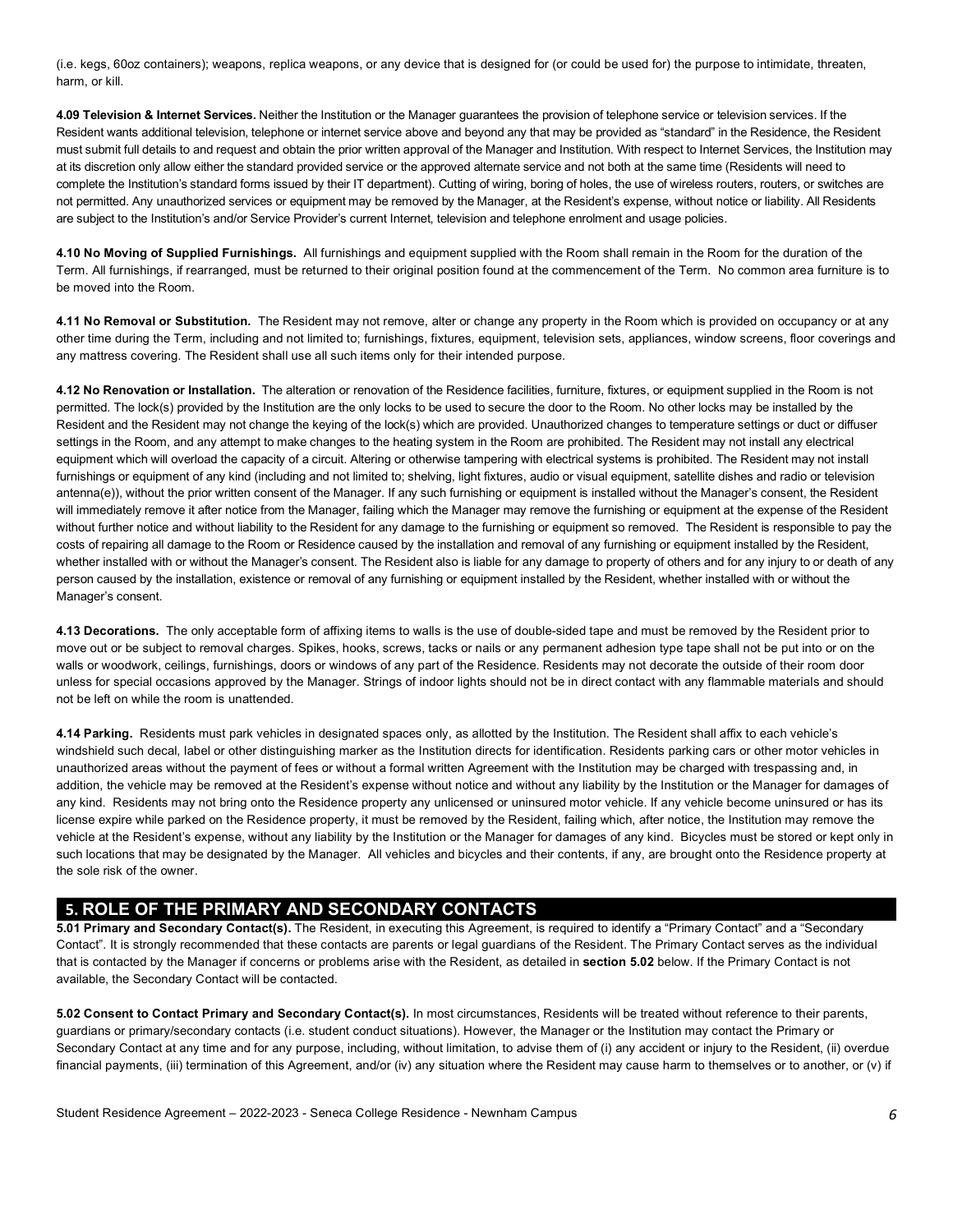the Resident is placed on Residence Probation or issued any behavioural contract or Eviction by the Manager. The Manager or the Institution may disclose the Resident's personal information in such communications, and the Resident hereby consents to this disclosure.

#### **6. FREEDOM OF INFORMATION**

 **6.01 Freedom of Information.** "I consent to the Manager and the Institution collecting and disclosing to each other personal information about me concerning any misconduct or alleged misconduct by me, or any misconduct of others reported or witnessed by me, for the purpose of the Manager and the Institution using that personal information to administer their respective rules of conduct and disciplinary proceedings. Such information includes, and is not limited to, my grades in school, my academic status, any alleged misconduct by me, my response to such an allegation, the substance and status of any disciplinary proceedings and the penalty, if any, imposed. Personal information includes, and is not limited to the Institution confirming to the Manager, my status as a full time student, academic status, federal loan status, and provincial loan status for the purpose of room allocation. Personal information also includes, but is not limited to access my official college identification number and photograph in order to verify my identity for the facilitation of services and for investigations that are being conducted by the Manager or the Institution." For the purposes of this consent, the Manager and the Institution include their officers, employees and security contractors who have a reasonable interest in receiving the personal information.

 **6.02 Activity Waiver.** On an on-going basis, the Institution and/or the Manager arranges a number of social, sporting and other activities for residents of the Residence, both in the Residence building and at other on-campus and off-campus locations (individually, an "Activity" and collectively, the "Activities"). Activities may have inherent risks associated with participation in them. Participation in all Activities is completely voluntary and the Resident may elect not to participate in any Activity. The Resident specifically acknowledges that in the event that the Resident elects to participate in any Activity, (i) the Resident is warned that participation in the Activity may involve certain inherent risks, including, without limitation, risks of physical injury, (ii) the Resident has voluntarily elected to participate in the Activity notwithstanding those risks. The Resident acknowledges and assumes all risks of personal injury and all other hazards (i) arising from or related in any way to participation in an Activity, (ii) arising or resulting from any cause whatsoever (including risks inherent in the Activity and negligence), and (iii) whether occurring prior to, during or after the Activity and the Resident agrees that the Institution and the Manager and each of their respective officers, directors, shareholders, employees and agents (as applicable) are expressly released and forever discharged by the Resident from all claims of any nature or kind whatsoever (i) arising from or relating to the Resident's participation in an Activity, (ii) arising or resulting from any cause whatsoever (including risks inherent in the Activity and negligence), and (iii) whether occurring prior to, during or after the Activity.

 **6.03 Photograph Waiver.** The Resident grants permission to the Institution and/or the Manager to use photographs or videotapes taken of the Resident in or about the Residence for use (i) in advertising, direct mail, brochures, newsletters and magazines relating to the Institution, the Manager or the Residence, (iii) in electronic versions of the same publications or on web sites or other electronic form or media relating to the Institution, the Manager or the Residence, and (iii) on display boards within the Residence or the Institution, all without notification. The Resident waives any right to inspect or approve any finished photograph or videotape or any electronic matter that may be used in conjunction with a photograph or videotape now or in the future and waives any right to royalties or other compensation arising from or related to the use of any such photograph, videotape or electronic matter.

#### **7. RULES AND REGULATIONS**

 responsibilities, and privileges of Residents as well as the residence conduct process. Each Resident is responsible for reading, understanding, and adhering to the terms outlined within the RCLS. The Manager and the Institution may amend the terms of the RCLS from time to time and may post the amendments in the Residence. Failure to abide by the RCLS may result in eviction from Residence and termination of this Agreement as per the violations and sanctions outlined in the RCLS, and as stated in **section 8.01(d)**. The RCLS can be found online at: **[www.senecaresidence.ca.](www.senecaresidence.ca) 7.01 Residence Community Living Standards.** The Residence Community Living Standards ("RCLS") forms a part of this Agreement. It details the rights,

 **7.02 Institution Standards.** Residents are also responsible for reading, understanding and adhering to the academic and non-academic policies and procedures that have been established by the Institution, including the Code of Conduct and its penalties.

 **7.03 Mandatory Safety Session.** It is understood by signing this Agreement that any first year resident, or any resident who has not previously attended, is required to attend a mandatory safety session presented by Seneca College and the Manager. Failure to attend this session will result in disciplinary action which may include a loss of sign in privileges, inability to attend selected events and/or financial penalties.

#### **8. WITHDRAWAL AND CANCELLATION**

 **8.01 Withdrawal by the Manager.** This Agreement may be terminated by the Manager if: (a) the Resident fails to check into their assigned Room within five (5) days of the first day of the Term; (b) the Resident abandons their Room as detailed in **section 8.03** of this Agreement; (c) the Resident decides not to accept the Room they were assigned, or any alternate rooms offered to them during the course of this Agreement; or (d) the Resident violates any of the terms of this Agreement, including violations of the Residence Community Living Standards or Institution Standards. Written Notice of Withdrawal of Residency will be delivered to the Resident, and if necessary, the Manager may notify the Primary or Secondary Contact by phone or e-mail of the withdrawal of the Resident's residency. If the Resident is unavailable to receive service of the notice in person, then delivery of the notice to the Resident's Room shall be deemed proper service and delivery. The Resident will be allowed 24 hours from the date and time of delivery of the Notice of Withdrawal of Residency to fully vacate and remove all personal belongings from the Residence.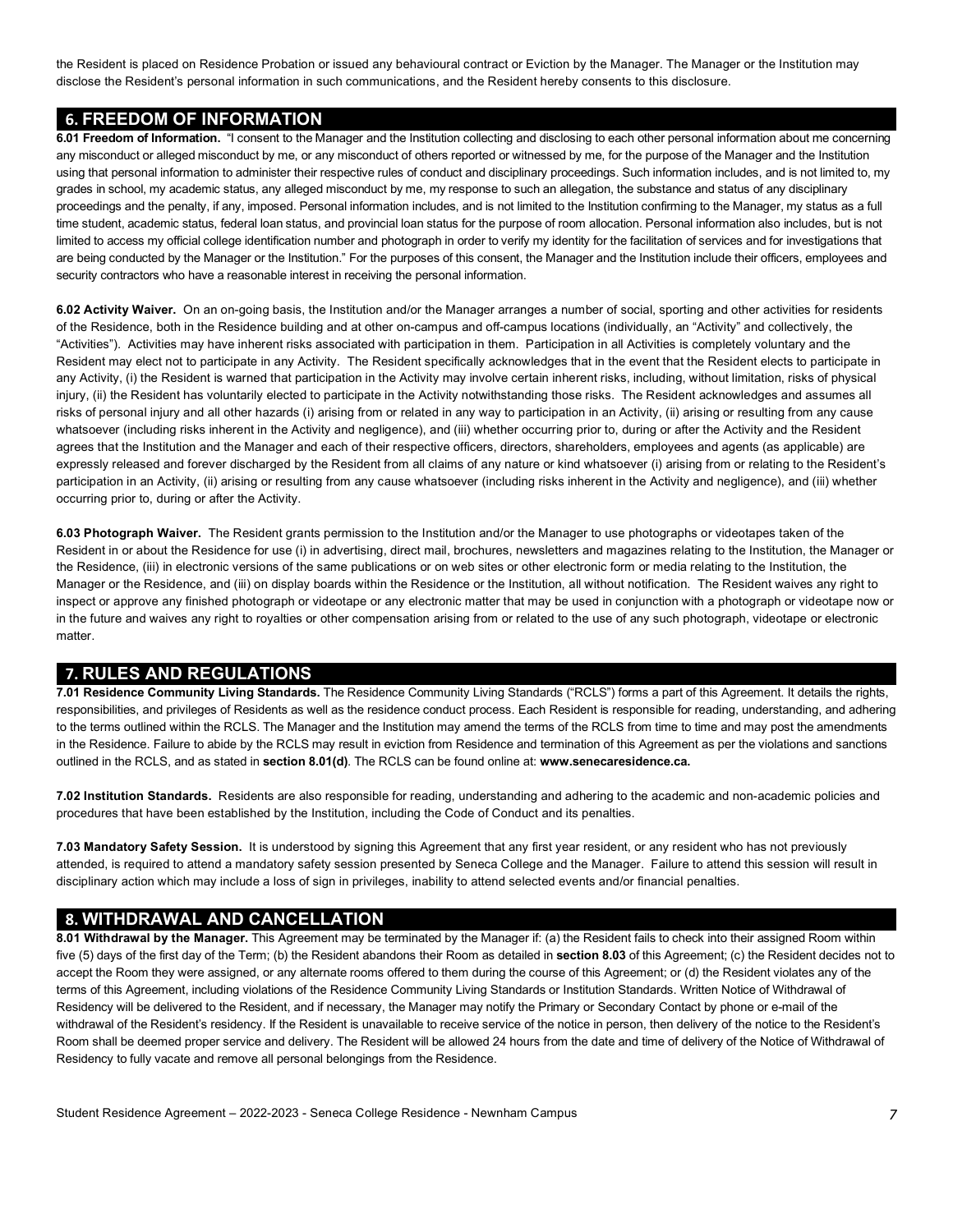**8.02 Cancellation or Withdrawal by the Resident.** Cancellations occur prior to the Resident occupying the Room. If the Resident wishes to cancel this Agreement or their residence application, the Resident must cancel their application in the Housing Portal prior to occupying the Room. Withdrawals occur after the Resident has occupied the Room. If the Resident wishes to withdraw from Residence, the Resident must complete a Residence Withdrawal Form and return it to the Front Desk within 5 business days of the anticipated departure date. Please note that the Residence operates independently from the Institution and if the Resident cancels their application or enrolment at the Institution, they will also need to cancel their Residence application. Refunds will be issued by the Manager as detailed in **section 8.06**.

 **8.03 Abandonment.** If the Resident vacates the Room for a period greater than 15 days prior to the expiry of the Term without the Manager's prior Agreement, the Room will be deemed abandoned by the Resident. In that event, the Manager may (i) repossess the Room without liability to the Manager, and (ii) enter into an Agreement for the occupancy of the Room with a third party.

 **8.04 Withdrawal Procedures.** Upon the withdrawal of the privileges of this Agreement, the Resident shall vacate the Room within the time frame given, and deliver to the Manager vacant possession of the Room together with all of the furnishings, fixtures and appliances. All furnishings and fixtures shall be in good condition, with reasonable wear and tear excepted. The Resident will follow the Move-out Procedures explained in **section 3.02** of this Agreement and all additional directions communicated by the Manager.

 **8.05 Failure to Vacate.** If the Resident does not vacate the Residence on the expiry or early withdrawal of this Agreement, (i) the Resident is liable for any financial loss sustained or incurred by the Institution or the Manager, and (ii) the Manager may remove the property of the Resident from the Room (whether or not the Resident is present at the time), and place the property in temporary storage in a location in the Residence of the Manager's choice, at the Resident's expense, without notice to the Resident and without liability to the Manager for any damage to or loss of the Resident's property.

 **8.06 Refund Procedures.** Upon the withdrawal of this Agreement or residence application by the Resident, as detailed in **section 8.02**, the Residence may be entitled to a partial refund of Residence Fees, without interest, within eight (8) weeks of the Resident vacating the Residence or cancelling their residence application. The refund will be in the form of a cheque mailed to the Resident's permanent address on file in the Resident's name only. If a student requires a cheque to be reissued as a result of the resident not providing an updated address prior to vacating residence and/or cancelling their residence application, a charge of \$50 may be applied. Refunds are issued based on the following:

#### **8.06 (a) Academic Year 2022-2023 Applications/Agreements (Detailed in Table 5)**

- Resident has been accepted into Residence or not, the residents will receive a refund of any Residence Fees paid to date excluding the non refundable Application Fee. (i) If the Resident's Housing Portal cancellation request is received by the Residence Manager on or before **June 18 (Deadline 1)**, whether the
- after **June 17 (Deadline 1)** but on or before **July 22 (Deadline 2)**, the resident will be charged a cancellation fee of **\$500.00**  (ii) If the Resident has been accepted into Residence and the Residence Manager receives the Resident's Housing Portal cancellation request
- (iii) If the Resident is on the wait list and a space becomes available after **June 17 (Deadline 1)**, the Resident will be offered a space in Residence and asked to confirm the status of the Resident's Residence acceptance within 24 hours. After confirmation to the Residence, all regular cancellation policies and payment deadlines apply.
- (iv) If the Resident has been accepted into Residence and the Residence Manager receives the Resident's Housing Portal cancellation request after **July 22 (Deadline 2)**, but on or before the first day of the Term **(Deadline 3)**, then the Resident will be charged a late cancellation fee. The cancellation fee will be equivalent to **45 days** of Residence Fees.
- (v) If the Residence Manager receives the Resident's written cancellation request after the first day of the Term **(Deadline 3)** and on or before  **November 18 (Deadline 4)**, then the Resident will be charged for **each day they occupy a Residence room plus a cancellation fee**. The Resident must complete all Move-out Procedures detailed in **section 3.02** before cancellation fees and refunds will be assessed and issued. The cancellation fee will be equivalent to **60 days** of Residence Fees.
- (vi) If the Residence Manager receives the Resident's written cancellation request after **November 18 (Deadline 5)**, then the Resident will be charged for **each day they occupy a Residence room plus a cancellation fee**. The Resident must complete all Move-out Procedures detailed in **section 3.02** before cancellation fees and refunds will be assessed and issued. The cancellation fee will be equivalent to **90 days**  of Residence Fees.

#### **8.06 (b) Summer Term 2022 and Winter Term 2023 Applications/Agreements (Detailed in Table 5)**

- (i) If the Resident's Housing Portal cancellation request is received by the Residence Manager on or before **Deadline 1**, whether the Resident has been accepted into Residence or not, the Resident will receive a refund of any Residence Fees paid to date excluding the non refundable
- Application Fee.<br>(ii) If the Resident is on the wait list and a space becomes available, the Resident will be offered a space in Residence and asked to confirm the status of the Resident's Residence acceptance within 24 hours. After confirmation to the Residence, all regular cancellation policies and payment deadlines apply.
- after **Deadline 1**, but on or before the first day of the Term **(Deadline 2)**, then the Resident will be charged a late cancellation fee. The cancellation fee will be equivalent to **45 days** of Residence Fees. (iii) If the Resident has been accepted into Residence and the Residence Manager receives the Resident's Housing Portal cancellation request
- (iv) If the Resident has been accepted into Residence and the Residence Manager receives the Resident's written cancellation request after the The cancellation fee will be equivalent to **60 days** of Residence Fees. first day of the term **(Deadline 3)** then the Resident will be charged for **each day they occupy a Residence room plus a cancellation fee**.